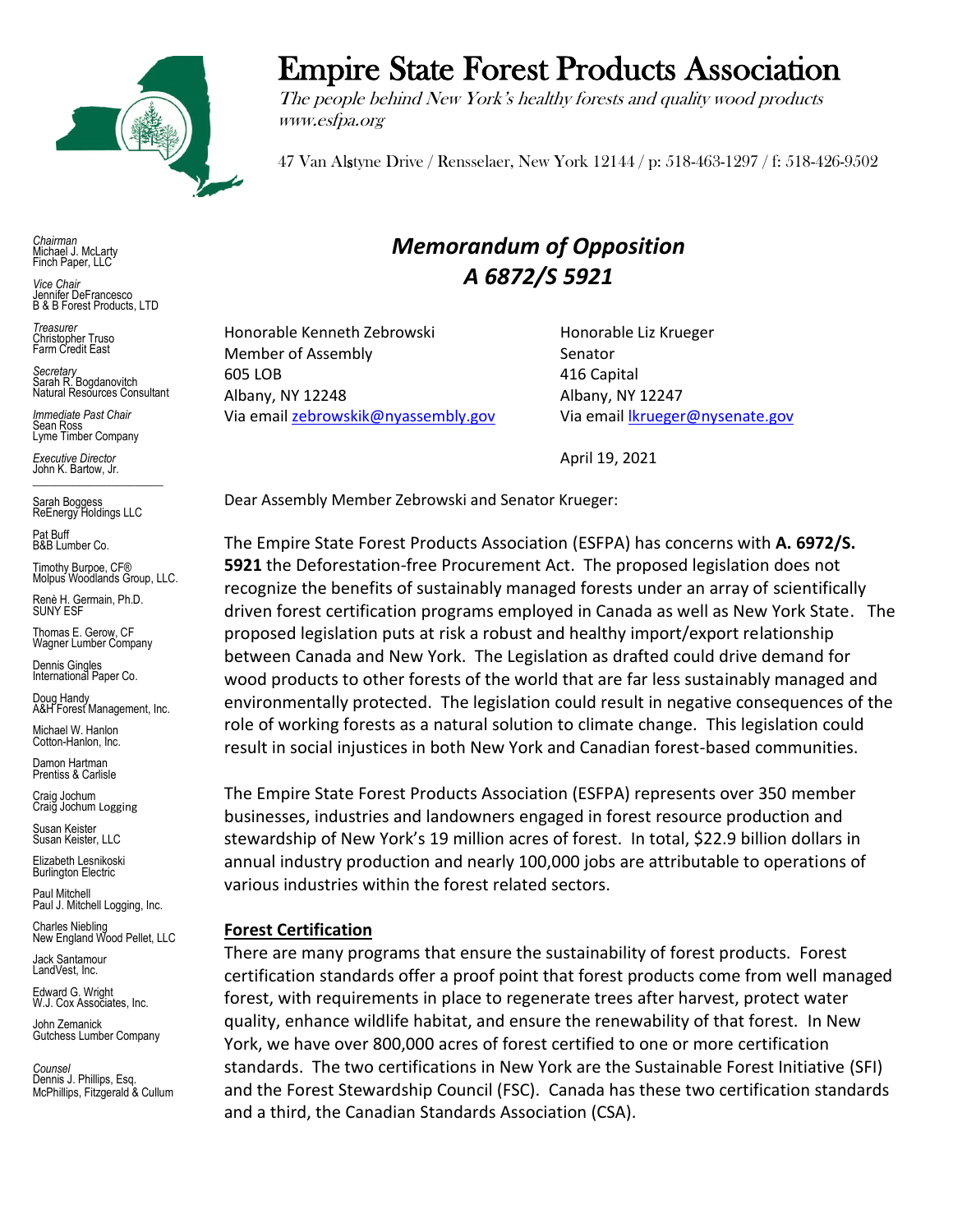ESFPA fully supports the legislative intention of this Act in preventing the degradation or deforestation of forests and the promotion of environmental standards to ensure forest health and sustainability. Our concern is that this legislation precludes the previously recognized exception of forest lands that are sustainably managed. **We ask that the language regarding sustainably managed forests be retained.** We would, in fact, support language that better defines sustainably managed forests and forest products than is currently in law and we would be happy to work on that with you.

## **New York – Canadian Import/Export Relations and Commodity Costs**

Canada is New York's (and the United States) largest trading partner. This legislation if enacted could be a non-tariff barrier to the import and export trade of forest products between New York and Canada. Forest products are seeing dramatic price increases due to COVID-related demand (e.g., increased demand for new homes and home repairs/renovations). A significant percentage of our softwood dimensional lumber, sheathing and siding comes across the Canadian border and prices have risen dramatically. In early April, the price for dimensional lumber reached a record high of \$1075 U.S. dollars per 1000 board feet. This is more than three times the 20-year average price. On top of the current U.S. duties on Canadian softwood lumber, **unfounded discrimination against Canadian wood manufacturers in this legislation will negatively impact New York, including contractors and families that could be impacted with this legislation.**

## **Impact on Climate Change**

Climate change is already impacting our forests regardless of country boundary lines. When public or private forest are unhealthy, they affect their neighbors. Active management at a landscape scale improves resilience as our climate changes and introduces new stresses on our forestland. When looking at policies that benefit forests in New York as well as Canada we need to pursue policies that:

- Prioritize keeping forests well managed/healthy, which includes supporting forest product markets. Strong markets for forest products allow forest owners (public as well as private) to re-invest in their forests and help them resist economic pressure to convert their land to other uses that are less carbon beneficial.
- Policies must recognize the carbon value of the whole forest supply chain, including the forest and harvested wood products.
- Harvested wood products are New York's and Canada's first green economy, and they have tremendous potential to provide substitution benefits of current petroleum-based products.

The forests of New York and Canada are among the best managed and most protected forests in the world. Through certification and stringent laws and regulations, our forests are managed in a way that conserves wildlife habitat and species at risk, protect clean water, train logging professionals, and support conservation research for continuous management improvement. **The collective impact of these practices, laws and regulations is healthy resilient forests. Vigorous and healthy forests that are sustainably managed are more resilient to the impacts of climate change, invasive species, and wildfires. Wood products produced from sustainably managed forests also sequester carbon for extended periods, often decades.** 

## **Impacts on the Forest Based Communities in New York and Canada**

In considering the forest protection addressed in this legislation and the impacts on trade between New York and Canada it is important to consider the socio-economic implications to forest-based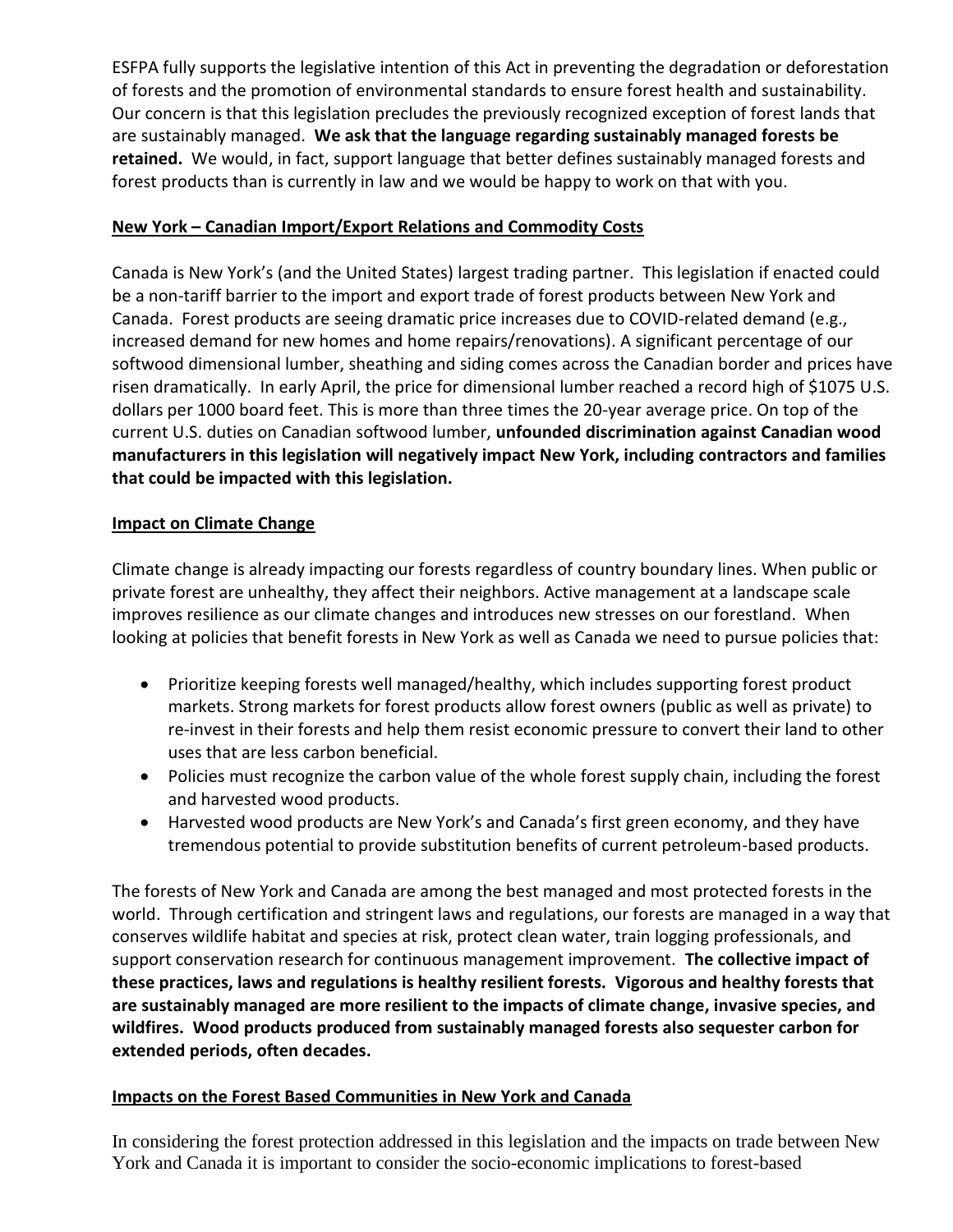communities here and to the north. Yes, we can set policy set aside (preserve) forestland. Woods and mill jobs will be impacted, trade economics will be impacted, quality of life will be impacted. We must consider the climate justice issues of such an approach on rural and indigenous populations in New York and Canada. **Everybody loses.**

#### **Demand for Wood Products is Rising So Where Should We Source our Wood**

Humans need wood for construction, paper, cardboard, and other commodity products. If we do not use wood, what will we use instead? This is not rhetorical. Even with per-capita reductions in resource use and increases in recycling, the total global demand for wood will increase for many decades as the global human population grows to 10 billion by 2050. The demand for infrastructure, especially buildings, is going to be enormous.

Given the demand we know is coming, for every ton of carbon sequestered by increased "protection of intact forests" by whatever means, that ton is predicted to "leak" into the atmosphere because of somewhere else stepping in to meet the wood demand. Wood flow is international, so reduced harvest in the U.S. will result in harvest elsewhere. The carbon benefit of "protection" in the U.S. will be largely illusory. Even the biodiversity benefits of "increased protection" can "leak."

Preventing imports/exports of sustainably managed forests in New York and Canada, will only put pressure on other forests of the globe that are not nearly as protected, regulated, or sustainably managed and further contributing to deforestation, larger environmentally damaging footprints, and social and economic injustices. **Thus, the important question is not "how much more carbon can be stored in U.S. forests through 'protection'?" but "how can we optimize the storage of carbon in the forest** *and* **in forest products** *while* **meeting society's need for wood?**

## **Bottom Line**

ESFPA opposes this legislation which requires procurement of forest products to certify that the commodities are not sourced from lands where tropical deforestation of Boreal intact forest degradation or deforestation occurs. We firmly believe that there are sustainable forest management practices and certification processes currently available that provide the following and:

- Sustainability assurances about where these products come from.
- Products from sustainably managed forests provide environmental, social, and economic benefits, including climate change solutions and workforce development.
- New York procurement policy should reward, not constrain, the sourcing of products from these forests to ensure that demand for wood products comes from well managed forests in New York, Canada and abroad.
- If this legislation does proceed, the proof point(s) for how the requirements of this legislation will be met need to be clear, and, as currently written, that is not clear.

If we are smart, through improved silviculture and forest management we can better conserve forest, biodiversity (including the late-successional and species at risk), sequester more carbon in the woods and in products, and create a new forest economy to meet the demands we know are coming.

cc: Senate Procurement & Contracts Committee Members